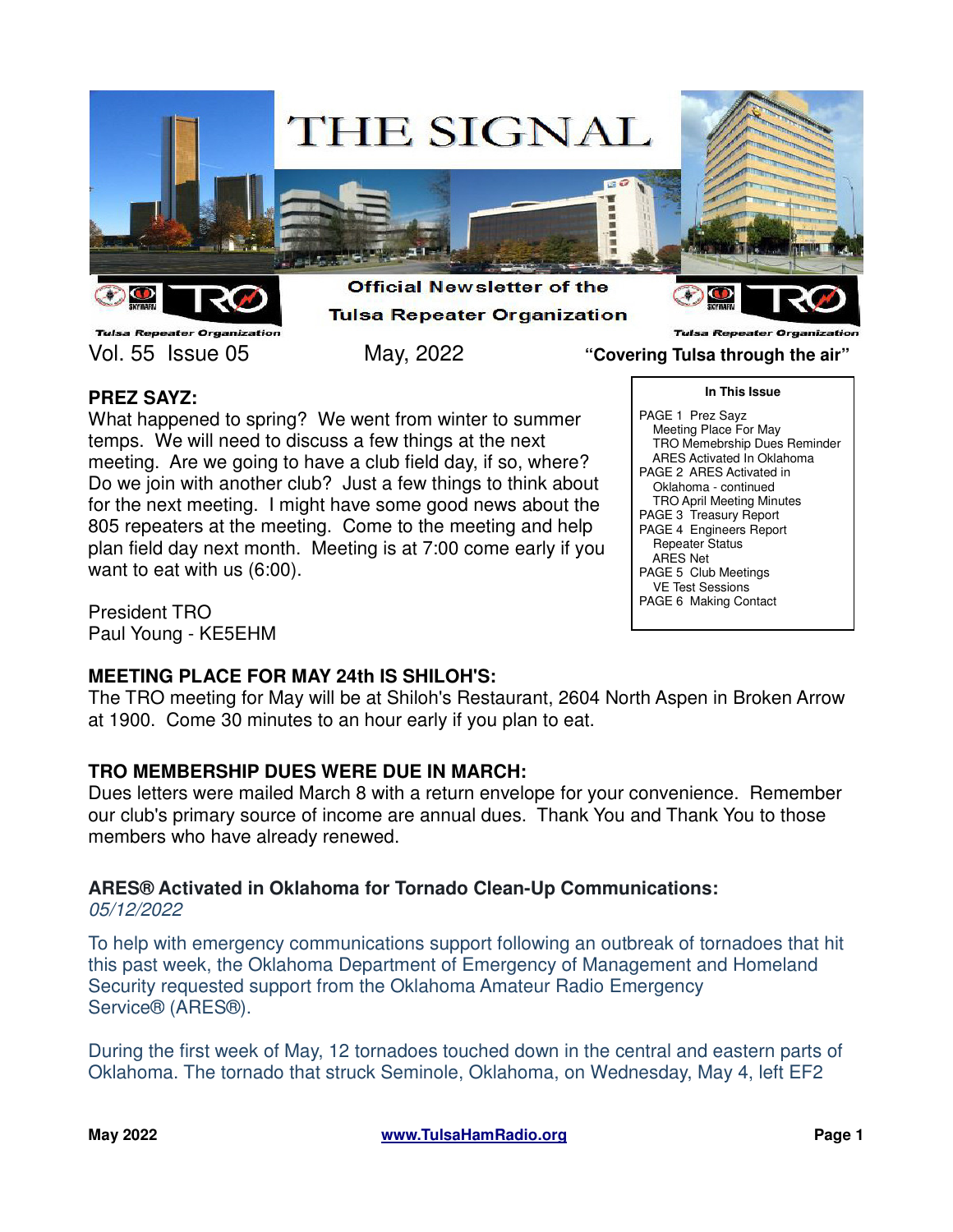damage, according to the National Weather Service. That tornado was a mile wide, and its path totaled 31 miles.

The request for amateur radio emergency communications support from the Oklahoma ARES was made on Thursday, May 5, 2022. ARES was activated on Saturday May 7, 2022. Seven amateur radio operators were active, providing voice communications between chainsaw and debris removal teams from their base at Seminole State College's volunteer center.

ARRL Oklahoma Section Emergency Coordinator Mark Conklin, N7XYO, said the clean-up crews worked quickly, and ARES was needed for 8 hours until cellular and wired communications were restored.

There were no deaths or injuries during the tornado outbreak, but clean up continues. Submitted for the Signal by Mark Conklin – N7XYO

Link to the story included in ARRL News and pictures -

http://arrl.com/news/ares-activated-in-oklahoma-for-tornado-clean-upcommunications

## **TRO APRIL MEETING MINUTES:**

4/26/2022

Meeting was called to order by Paul Young, KE5EHM, TRO President – 7:02pm Introductions of all attendees

Minutes – Motion to approve: Mark Conklin - N7XYO – Second: Ray Young - K5CFY – Approved by vote

Financial report – Motion to approve: Ray - K5CFY – Second: Mark - N7XYO – Approved by vote

Engineering reported all repeaters functional and in good order.

Upcoming events reviewed: Tour de Tulsa – 5/7, Copland – 5/21, Tulsa Tough – 6/11-12 New trackers tested well in preparation for TdT per Paul Teel - WB5ANX & Ben Joplin - WB5VST

Possible new repeater site being investigated at River Spirit Casino Motion to adjourn: Steve Murtha - KA5MOD, second by Paul - WB5ANX

Respectfully submitted, Bart Pickens - N5TWB TRO Secretary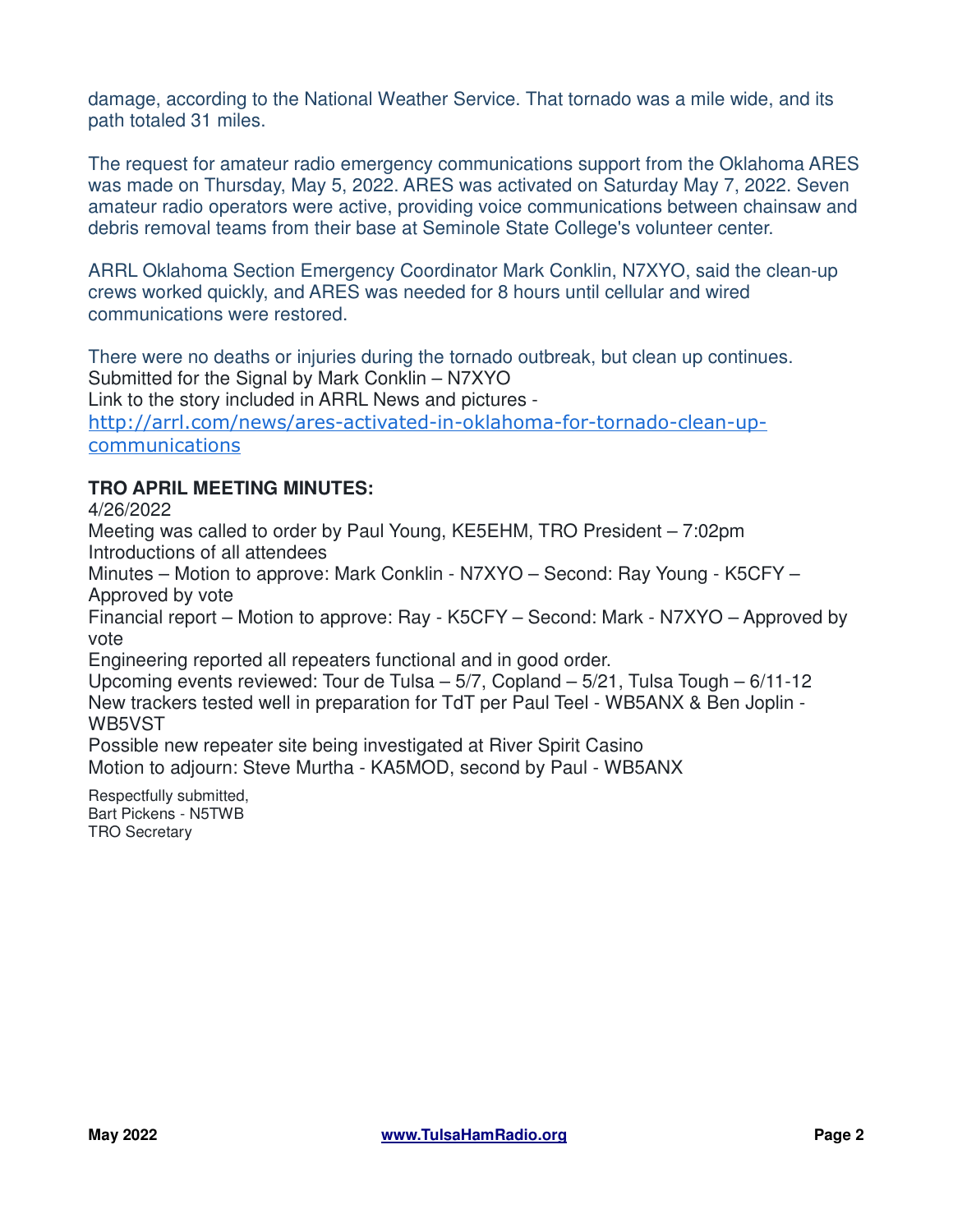# **TRO TREASURY REPORT OF 05/21/22:**

| <b>Total TRO Accounts Beginning Balance</b>                             | \$7398.91    |           |  |
|-------------------------------------------------------------------------|--------------|-----------|--|
| <b>Checking Beginning Balance</b>                                       |              | \$3575.70 |  |
| 04/29 3293 - 2 yrs GoDaddy web hosting<br>Reimburse Steve Miller - AA5V | $-$ \$215.76 |           |  |
| <b>Checking Balance</b>                                                 |              | \$3359.94 |  |
| PayPal Beginning Balance                                                |              | \$265.36  |  |
| <b>PayPal Ending Balance</b>                                            |              | \$265.36  |  |
| <b>Cash Beginning Balance</b>                                           |              | \$70.00   |  |
| <b>Cash Ending Balance</b>                                              |              | \$70.00   |  |
| <b>Savings Beginning Balance</b>                                        |              | \$3487.85 |  |
| 04/29 Interest Earned<br><b>Ending Savings Account Balance</b>          | $+0.57$      | \$3488.42 |  |
|                                                                         |              |           |  |
| <b>Total TRO Account Balance</b>                                        |              | \$7183.72 |  |

Respectfully Submitted by Steve Miller – AA5V 05/21/2022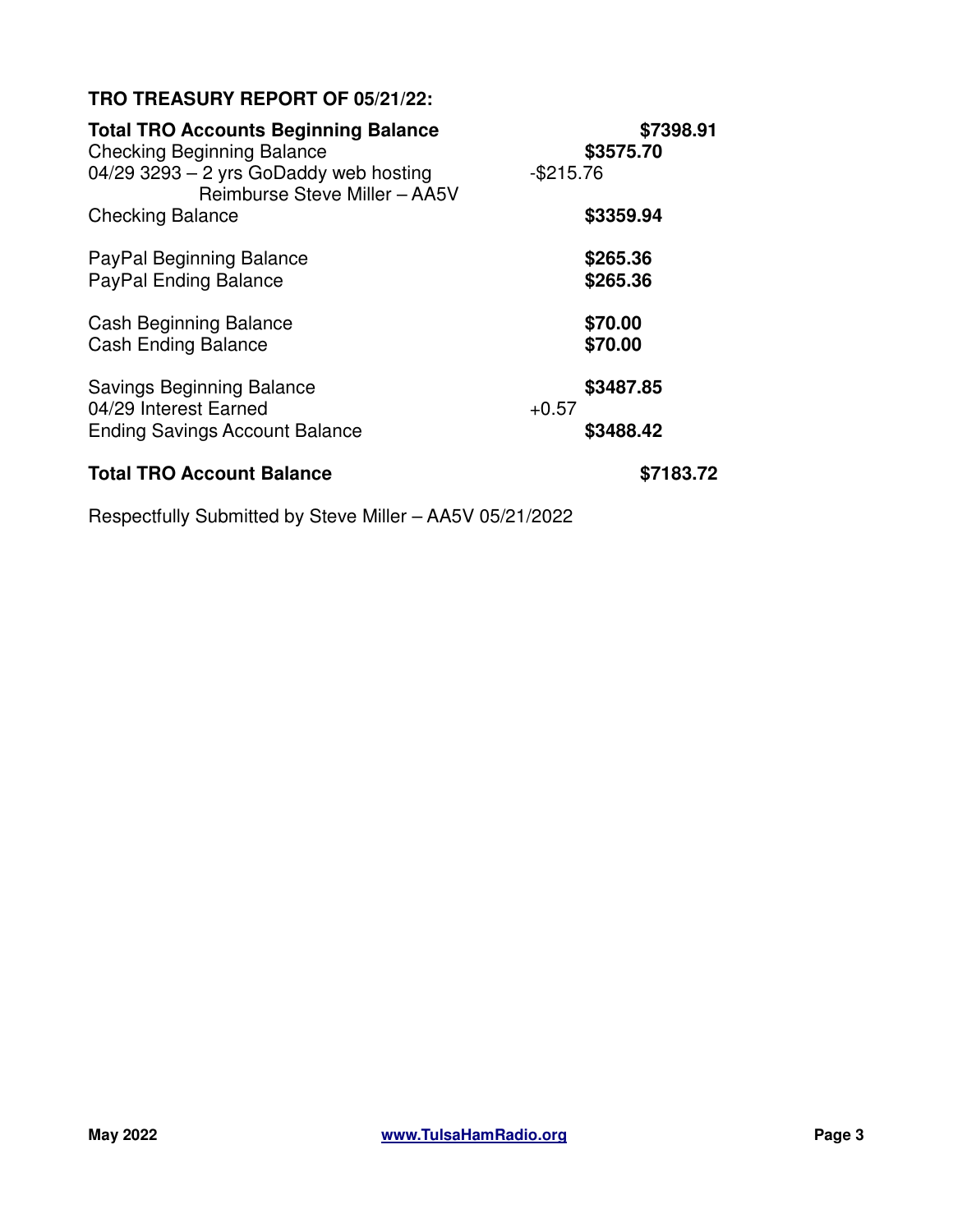## **ENGINEERING REPORT:**

No major changes to any of the repeaters.

Thanks Joe N5TEX

#### **REPEATER STATUS**

146.805 (-) PL 88.5 ? ? ? ? – Down 146.880 (-) PL 88.5 (CityPlex), 82.5 (Skiatook) or 141.3 (Keetonville receiver)  $81<sup>st</sup>$  & Lewis – Working 146.940 (-) PL 88.5 Sun Building, 9<sup>th</sup> & Detroit - Working 927.700 (-25 MHz) (902.7) CityPlex - Working

Metro Link:

444.1 (+) PL 88.5 Skyline East  $41<sup>st</sup>$  & Skelly Drive – Working 444.725 (+) PL 88.5 GRDA tower NW of Skiatook – Working 444.950 (+) PL 88.5 ? ? ? ? – Down



Thursday evenings at 8:00 PM 1<sup>st</sup>, 2<sup>nd</sup> and 3<sup>rd</sup> Thursdays on the 147.39 MHz repeater  $4<sup>th</sup>$  and if there is a  $5<sup>th</sup>$  Thursday use the TARC Super Link System 443.850 MHz PL 88.5 Hz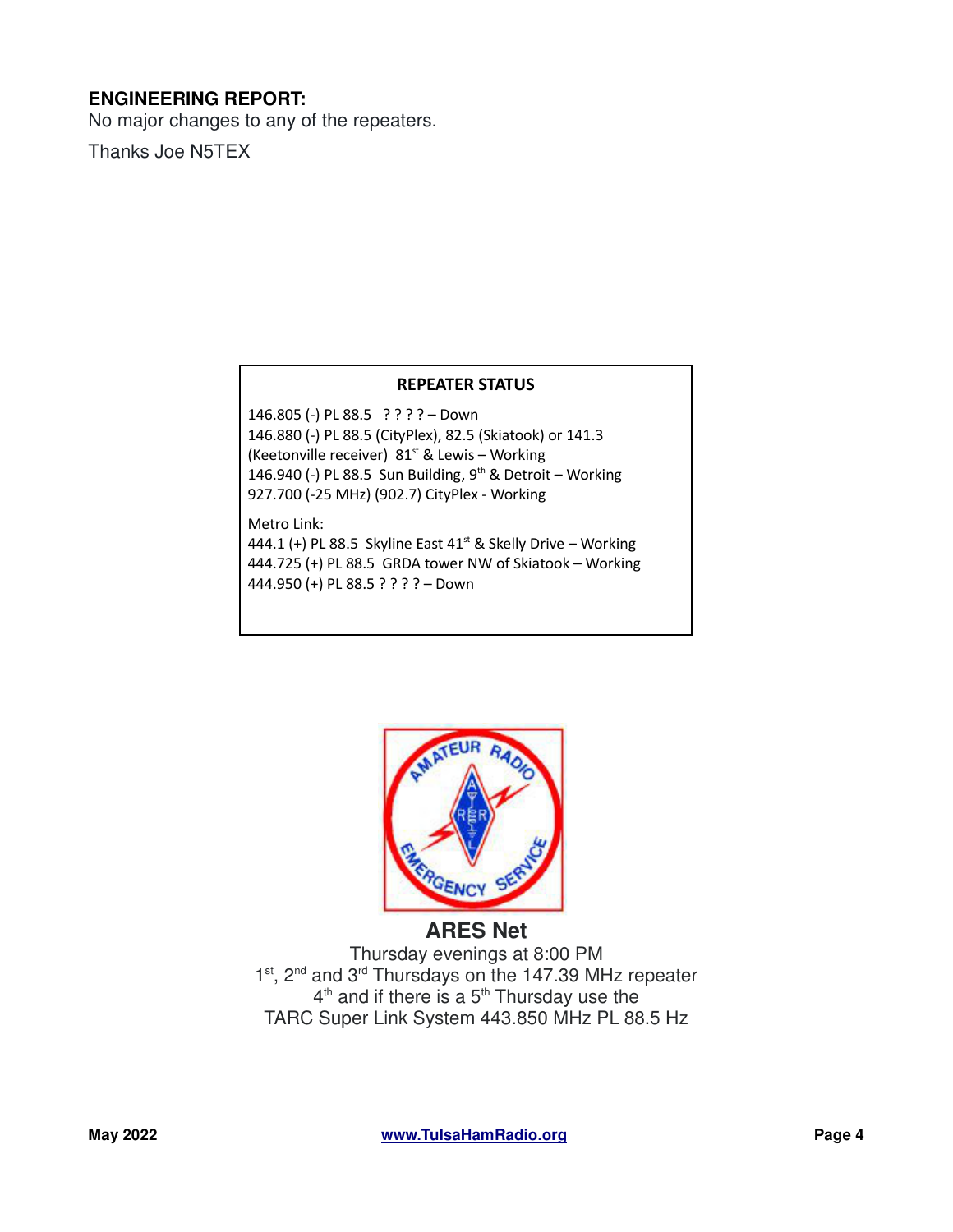#### **CLUB MEETINGS**

#### **Tulsa Repeater Organization**

Fourth Tuesday of the month, except June (Field Day) and December (Christmas) 1900 (7PM) Meetings are held at Shiloh's Restaurant at 2604 North Aspen in Broken Arrow.

#### **Tulsa Amateur Radio Club**

Third Tuesday of the month 1900 (7PM) Meetings are held at Tulsa University Keplinger Hall Room 3140 (west of Harvard &  $5<sup>th</sup>$  Street)

#### **Broken Arrow Amateur Radio Club**

First Monday of the month (except for holidays) 1900 (7 PM) Community Recreation Center, 1500 South Main, Broken Arrow

#### **Rogers County Wireless Association**

Second Saturday of every month at 0800 (8 AM) Check the RCWA website at www.rcwa.org for meeting information. I couldn't find it.

#### **VE TEST SESSIONS WALK-INS ARE WELCOME AT ALL SESSIONS!**

#### **Check with the contact for each testing session for their plans.**

#### **Tulsa Repeater Organization**

Third Thursday of odd-numbered months, 1900 (7 PM) American Red Cross 10151 E 11th (11th & US 169) Tulsa, Oklahoma 74128 Contact: Merlin Griffin WB5OSM at WB5OSM@hotmail.com or (918)520-7668 - leave message

#### **Broken Arrow Emergency Management**

First Saturday of odd-numbered months - 0900 to 1100 (9:00 to 11 AM) Broken Arrow Public Service Complex 1001 N 6th Street Broken Arrow OK 74012 Contact: Loyd Beeson, AE5MM at ae5mm@arrl.net or (918)638-2393 (text msg or voice)

#### **Broken Arrow Amateur Radio Club**

Second Saturday of even-numbered months at 0930 (9:30 AM) Broken Arrow Public Service Complex 1001 N 6th Street Broken Arrow OK 74012 Contact: Don Doyle AC5II at AC5II@arrl.net or (918)379-0962

#### **Rogers County Wireless Association** (New session in Owasso)

First Saturday of each quarter at 0900 (9:00 AM) Trinity House, 9210 N Garnett, Owasso OK 74055 Contact: Dustin Dye, AB5C at contact@rcwa.org or (918)734-0869

#### **ARRL VEC SESSION**

Last Saturday of even-numbered months, 1000 to 1130 AM Broken Arrow Public Service Complex 1001 N 6th Street Broken Arrow OK 74012 Walkins welcome until 1030 Contact: Skipper Smith, NQ2J at: **nq2j@cox.net** or (918)853-8118